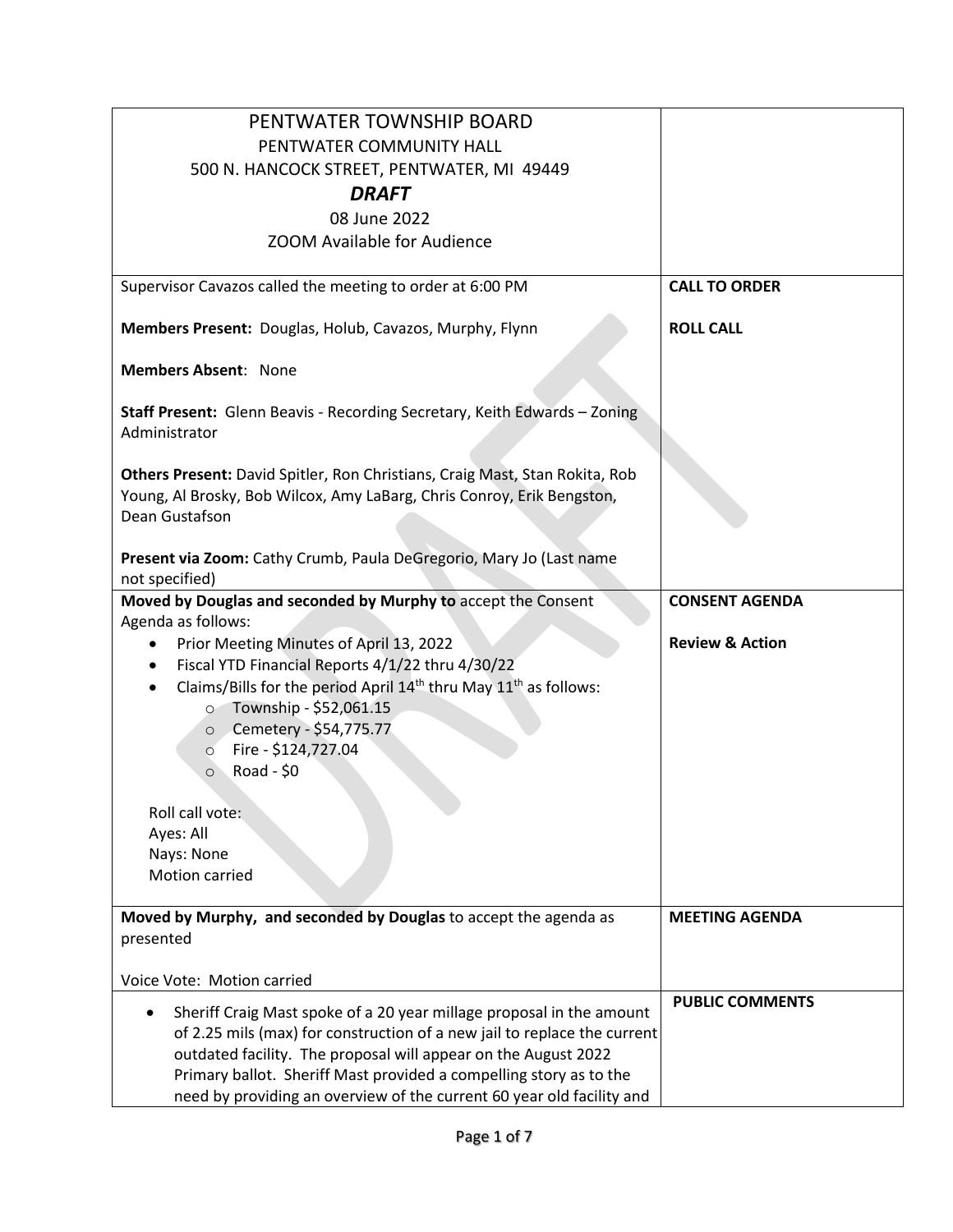| its many deficiencies, and how the proposed modern jail is designed<br>to address these deficiencies. An open invitation was extended for<br>individuals and groups to visit the current jail and learn more about<br>the proposal.                                                                                                                                                                                                           |                            |
|-----------------------------------------------------------------------------------------------------------------------------------------------------------------------------------------------------------------------------------------------------------------------------------------------------------------------------------------------------------------------------------------------------------------------------------------------|----------------------------|
| Chris Conroy advised that she has submitted a proposal to the<br>Oceana County Committee from Friends of the Pentwater Channel.                                                                                                                                                                                                                                                                                                               |                            |
| Claudia Ressel-Hodan noted with some concern her observation that<br>there was an agenda item pertaining to the Pentwater-Hart Trail.<br>[Author note: Claudia's concerns were assuaged by the conclusion of<br>the meeting]                                                                                                                                                                                                                  |                            |
| Ms. Cavazos related the following:                                                                                                                                                                                                                                                                                                                                                                                                            | <b>SUPERVISOR'S REPORT</b> |
| Daughters of the Revolution cemetery clean-up project has been<br>completed                                                                                                                                                                                                                                                                                                                                                                   |                            |
| National Honor Society of Pentwater High School placed flags on<br>Veteran's graves during Community Work day on May 23rd.                                                                                                                                                                                                                                                                                                                    |                            |
| May 23rd Broadband Meeting with Maryland Passmore,<br>Charter/Spectrum, to discuss options for expansion into unserved<br>areas. State/Federal grant funding will flow to broadband<br>businesses. Townships, etc., cannot apply for grants.                                                                                                                                                                                                  |                            |
| Cemetery Tree Replacement. Need 12 trees to be replaced. Lynne<br>looking at possible matching grant with DTE Energy Foundation.                                                                                                                                                                                                                                                                                                              |                            |
| Channel Protection: Working with Mears State Park & Oceana Beach<br>Association to investigate best fences to protect N & S side                                                                                                                                                                                                                                                                                                              |                            |
| Channel Protection: Engaged with Resilient Coastal Projects Initiative<br>to represent Pentwater interests                                                                                                                                                                                                                                                                                                                                    |                            |
| Pentwater Library Open House - June 20, 2:00 - 4:00PM                                                                                                                                                                                                                                                                                                                                                                                         |                            |
| Elections:                                                                                                                                                                                                                                                                                                                                                                                                                                    | <b>CLERK'S REPORT</b>      |
| On May 23rd Glenn & I attended required 2022 Election Cycle<br>Preparation training in Hart (Refresh for upcoming primary &<br>general elections) organized by Michigan Bureau of Elections.<br>Primary: August 2nd<br>General: November 8                                                                                                                                                                                                    |                            |
| We have 1613 registered voters in the village/township. Of<br>those 465 are permanent absentee voters. Ballot applications<br>for permanent absentee voters have been prepared & were<br>mailed out May 31. Ballots expected to arrive June 18 at<br>which point we will begin mailout. 93 AVBA's returned so far.<br>If you are going to be a candidate for the General Election, I<br>have petition forms & calendar available in my office |                            |
| Michigan Department of State 2022 Election Security Grant                                                                                                                                                                                                                                                                                                                                                                                     |                            |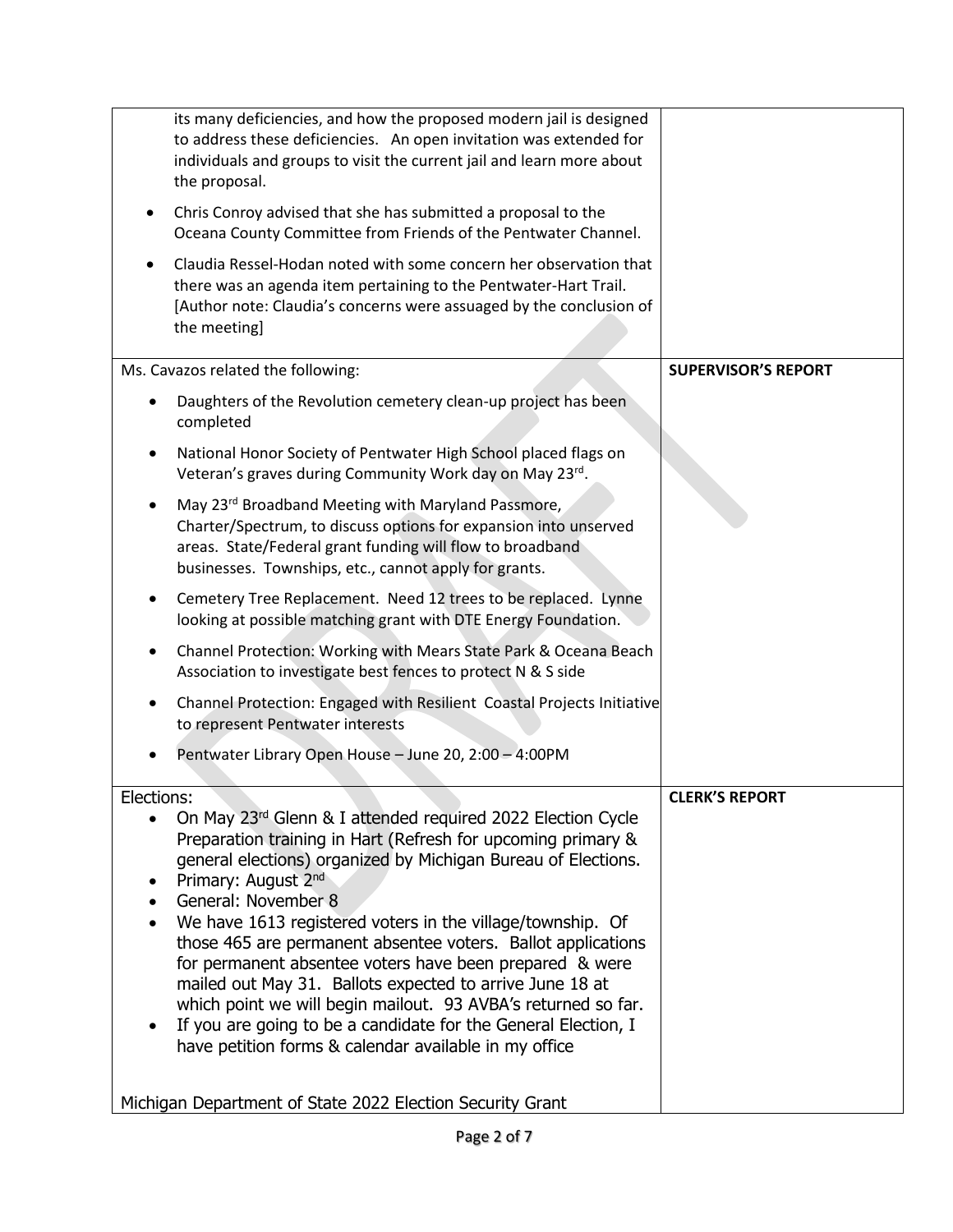| Reimbursement Program:                                                                                                                                                                                                                                                                                                                                                                                                                                                                                                                                                                                                                                                                                                                                                                                           |                                                                                                         |
|------------------------------------------------------------------------------------------------------------------------------------------------------------------------------------------------------------------------------------------------------------------------------------------------------------------------------------------------------------------------------------------------------------------------------------------------------------------------------------------------------------------------------------------------------------------------------------------------------------------------------------------------------------------------------------------------------------------------------------------------------------------------------------------------------------------|---------------------------------------------------------------------------------------------------------|
| Will likely submit grant request this month once we're able to<br>provide proof of all expenditures to date (need bank records).<br>\$1,500 max allowed per precinct. We anticipate receiving full<br>\$1,500 grant refund                                                                                                                                                                                                                                                                                                                                                                                                                                                                                                                                                                                       |                                                                                                         |
| Transfer Station Activity - May:                                                                                                                                                                                                                                                                                                                                                                                                                                                                                                                                                                                                                                                                                                                                                                                 |                                                                                                         |
| Free Day is Saturday, June 18 9:00 to 5:00PM. A notice<br>announcing this was published in today's Oceana Herald<br>Journal and has been posted on our website for several<br>weeks now.<br>No hazardous waste                                                                                                                                                                                                                                                                                                                                                                                                                                                                                                                                                                                                   |                                                                                                         |
| <b>Upcoming July Audit:</b><br>Pre-meeting with auditor set for next week, June 14, to<br>take a preliminary review of records, current office<br>processes, and to obtain a general overview of<br>expectations in advance of annual audit scheduled for July<br>19 thru 21                                                                                                                                                                                                                                                                                                                                                                                                                                                                                                                                     |                                                                                                         |
| Channel Dredging Follow-Up:<br>Today I spoke with Jim Simons, chairperson for Harbor<br>Commission in Portage Lake. He indicated that a new<br>Shallow Draft Harbor Coalition chairperson will be<br>announced later this week. We have asked to be placed<br>on distribution for this announcement and will establish<br>contact with that person once it is announced. We learned<br>that back in 2019 this commission was successful in<br>securing state funds in the amount of \$800,000 for<br>channel revetment (repair of channel seawalls). In<br>addition to working with federal legislators, we believe<br>participation in a statewide shallow harbor commission is<br>the right course of action for working towards attainment<br>of long term funding support for maintenance of our<br>channel. |                                                                                                         |
| Ms. Douglas related the following:                                                                                                                                                                                                                                                                                                                                                                                                                                                                                                                                                                                                                                                                                                                                                                               | <b>TREASURER'S REPORT</b>                                                                               |
| The following reports were received and placed on file:<br>Library, Fire Department, Recreation                                                                                                                                                                                                                                                                                                                                                                                                                                                                                                                                                                                                                                                                                                                  | <b>OTHER DEPARTMENTAL</b><br><b>REPORTS</b><br><b>Library, Recreation and Fire</b><br><b>Department</b> |
| The following reports were received and placed on file:<br>Zoning, Assessor, Cemetery & Transfer Station                                                                                                                                                                                                                                                                                                                                                                                                                                                                                                                                                                                                                                                                                                         | <b>STAFF REPORTS -</b><br>Zoning, Assessing, Cemetery,<br><b>Transfer Station</b>                       |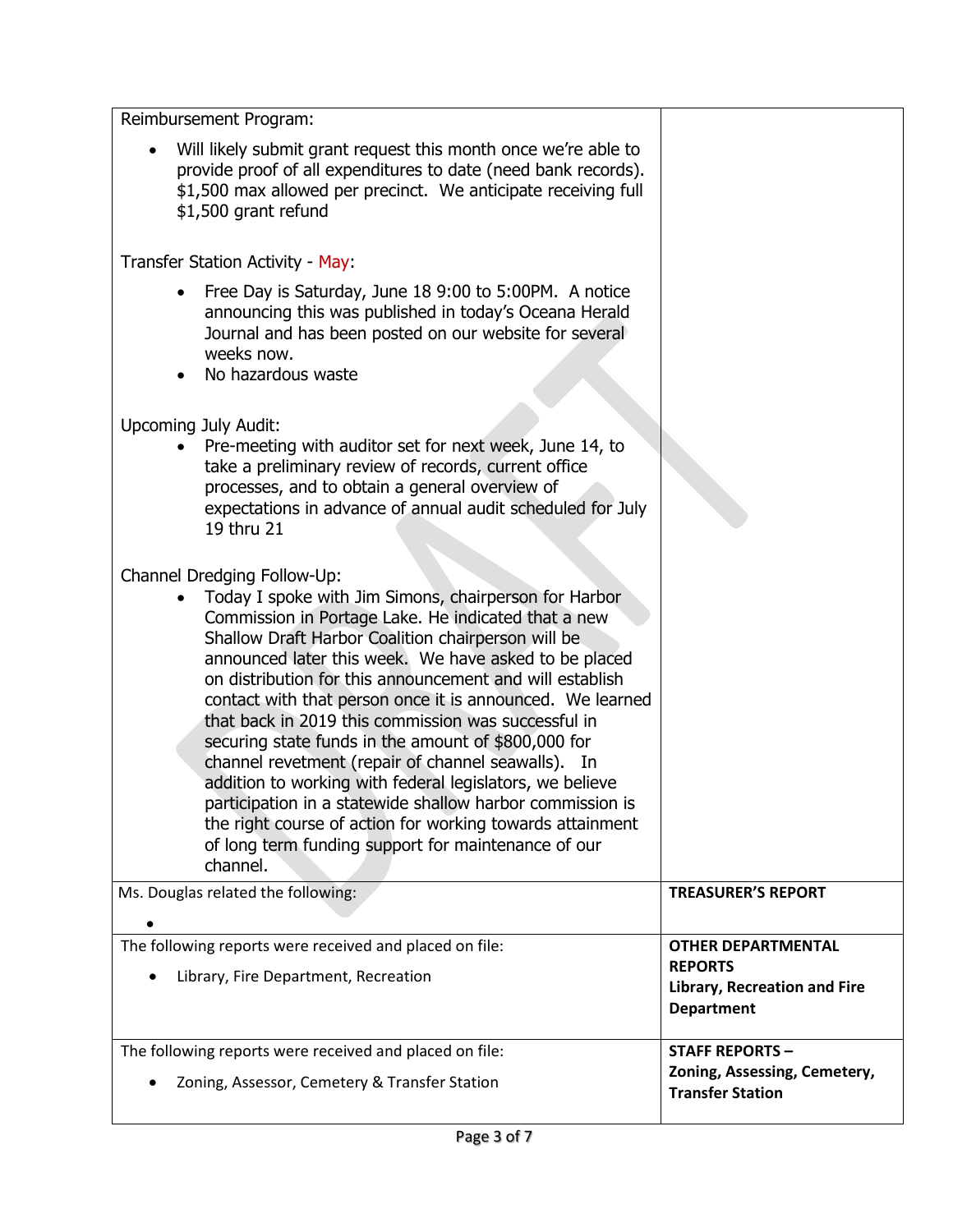| Reports not provided this period:                                                                                                                                                                                                                                                                                                                                                                                                                                                                                            |                                                                                               |
|------------------------------------------------------------------------------------------------------------------------------------------------------------------------------------------------------------------------------------------------------------------------------------------------------------------------------------------------------------------------------------------------------------------------------------------------------------------------------------------------------------------------------|-----------------------------------------------------------------------------------------------|
| None                                                                                                                                                                                                                                                                                                                                                                                                                                                                                                                         |                                                                                               |
| After considerable discussion, it was determined that the Board should<br>defer first to a decision by the Village Council to accept or decline the<br>current offer. Comments made by Board members included an observation<br>by Trustee Holub that there had previously been documentation regarding a<br>required "Performance Bond" which holds the purchaser to what they<br>propose, but that this is not referenced in the current proposal.<br>Motion by Cavazos, and seconded by Douglas to table revised purchase | <b>UNFINISHED BUSINESS a)</b><br><b>Revised Purchase Offer for</b><br>327 S. Hancock Building |
| offer for 327 S. Hancock Building pending determination made by Village<br>Council                                                                                                                                                                                                                                                                                                                                                                                                                                           |                                                                                               |
| Roll call vote:<br>YES: Douglas, Murphy, Holub, Flynn, Cavazos<br>NO: None<br><b>Motion carries</b>                                                                                                                                                                                                                                                                                                                                                                                                                          |                                                                                               |
| A proposed Letter to the Editor, written by board member Holub with input<br>from all other Board members was read aloud at the meeting. The letter is<br>a response to a letter to the editor in the May 19, 2022 edition of the<br>Oceana Herald Journal regarding a recent decision by the Township Board<br>to decline a Village request to provide \$30,000 in matching funds for<br>channel dredging.                                                                                                                  | <b>UNFINISHED BUSINESS b)</b><br>Letter to the Editor                                         |
| Motion by Flynn, and seconded by Murphy to submit the above referenced<br>letter for publication to the Oceana Herald Tribune and the Ludington Daily<br><b>News</b>                                                                                                                                                                                                                                                                                                                                                         |                                                                                               |
| Roll call vote:<br>YES: Douglas, Murphy, Holub, Flynn, Cavazos<br>NO: None<br><b>Motion carries</b>                                                                                                                                                                                                                                                                                                                                                                                                                          |                                                                                               |
| The proposal results in lump sum funds being available which can then be<br>used for larger projects rather than being limited to small repair projects<br>that have a more limited lifespan.                                                                                                                                                                                                                                                                                                                                | <b>NEW BUSINESS a)</b><br><b>Raffaelli Proposal for</b><br><b>Financing County Road</b>       |
| The following motion was made without further discussion:                                                                                                                                                                                                                                                                                                                                                                                                                                                                    | <b>Improvements</b>                                                                           |
| Motion by Holub and seconded by Douglas to encourage the Oceana<br>County Road Commission to consider the sale of bonds to finance road<br>improvements in the county.                                                                                                                                                                                                                                                                                                                                                       |                                                                                               |
| Roll call vote:<br>YES: Douglas, Murphy, Holub, Flynn, Cavazos<br>NO: None<br><b>Motion carries</b>                                                                                                                                                                                                                                                                                                                                                                                                                          |                                                                                               |
| An annual review of the CIP plan for the Township and Cemetery, noted<br>below, was presented with proposed project and estimated cost updates<br>through 2026.                                                                                                                                                                                                                                                                                                                                                              | <b>NEW BUSINESS b)</b><br><b>Capital Improvement Project</b><br><b>Planning (CIP)</b>         |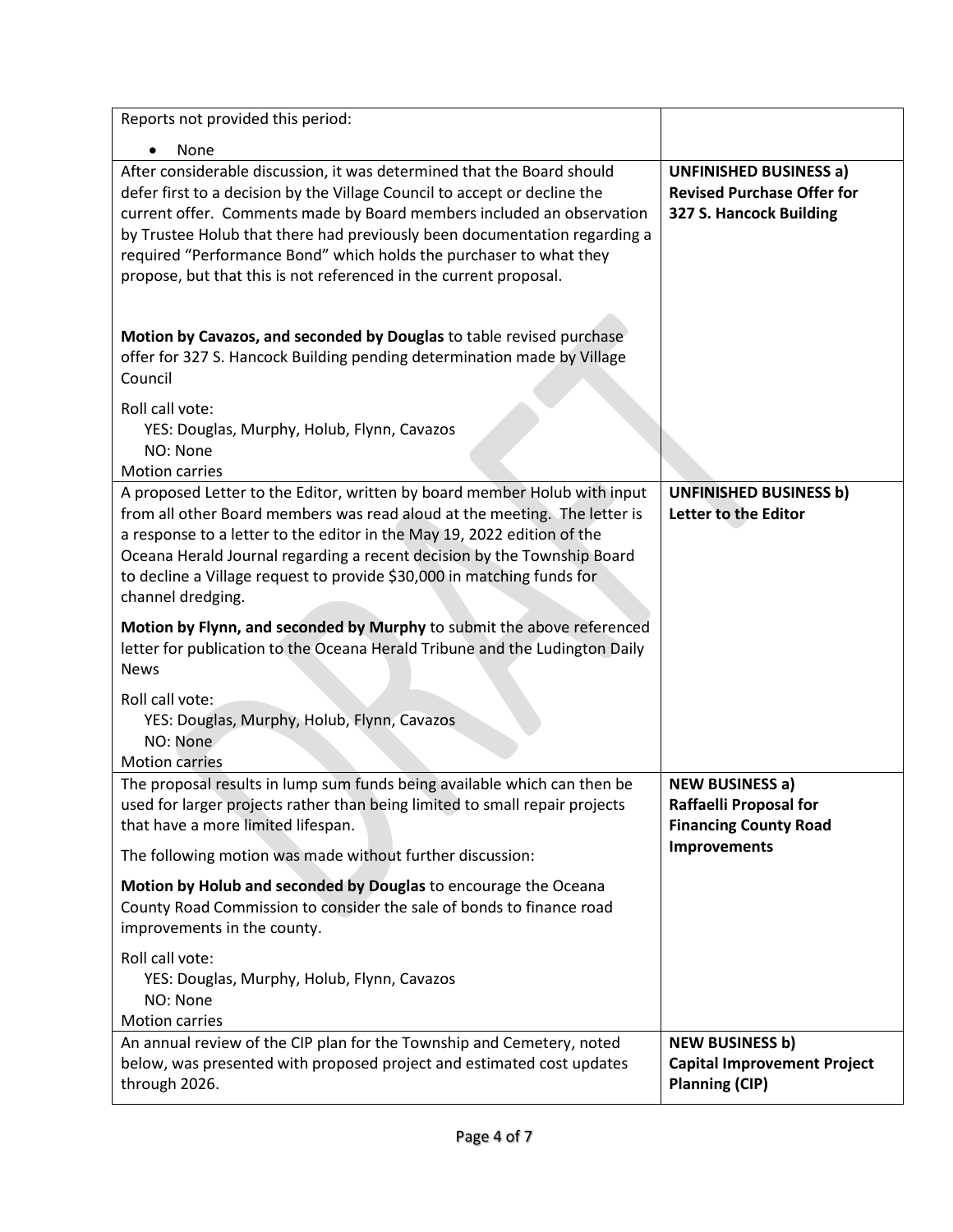|                    | <b>GENERAL FUND</b>               |                |
|--------------------|-----------------------------------|----------------|
|                    |                                   |                |
| <b>FISCAL YEAR</b> | <b>ITEM</b>                       | PROJECTED COST |
| 2022/2023          | Parking Lot Improvements          | \$40,000       |
|                    | Pentwater-Hart Trail              | \$22,500       |
|                    | Generator - Township Office       | \$10,500       |
|                    | Front Loader/Tractor - Transfer   | \$13,500       |
|                    | Station                           |                |
| 2023/2024          | Legal/Engineering<br>for<br>Sewer | \$25,000       |
|                    | System                            | \$10,000       |
|                    | Air Conditioner Replacement       | \$20,000       |
|                    | Upgrades on Heating/Ventilation   |                |
| 2024/2025          | Roof Replacement                  | \$40,000       |
|                    | Pentwater-Hart Trail              | \$22,500       |
|                    |                                   |                |
| 2025/2026          | Septic System upgrades            | \$25,000       |
|                    |                                   |                |

|                    | <b>CEMETERY FUND</b>              |                |
|--------------------|-----------------------------------|----------------|
| <b>FISCAL YEAR</b> | <b>ITEM</b>                       | PROJECTED COST |
| 2022/2023          | <b>Water Access and Treatment</b> | \$20,000       |
|                    | <b>Bench for Respite Area</b>     | \$5,000        |
|                    | Fence Repairs/replacements        | \$5,000        |
|                    | Irrigation System Maintenance/    | \$20,000       |
|                    | Repairs                           | \$5,000        |
|                    | Tree Replacements (12 trees)      |                |
| 2023/2024          | Repair/Replacement of Retaining   | \$30,000       |
|                    | Walls                             | \$50,000       |
|                    | Drilling of New Well              |                |
| 2024/2025          | <b>Irrigation System Updates</b>  | \$20,000       |
|                    | Repair/Replacement of Retaining   | \$30,000       |
|                    | Walls                             |                |
| 2025/2026          | Repair/Replacement of Retaining   | \$30,000       |
|                    | <b>Walls</b>                      |                |
|                    |                                   |                |

The following motion was made without further discussion:

**Motion by Murphy, and seconded by Douglas** to approve the revised Capital Improvement Plan as presented

Roll call vote: YES: Holub, Flynn, Douglas, Murphy, Cavazos NO: None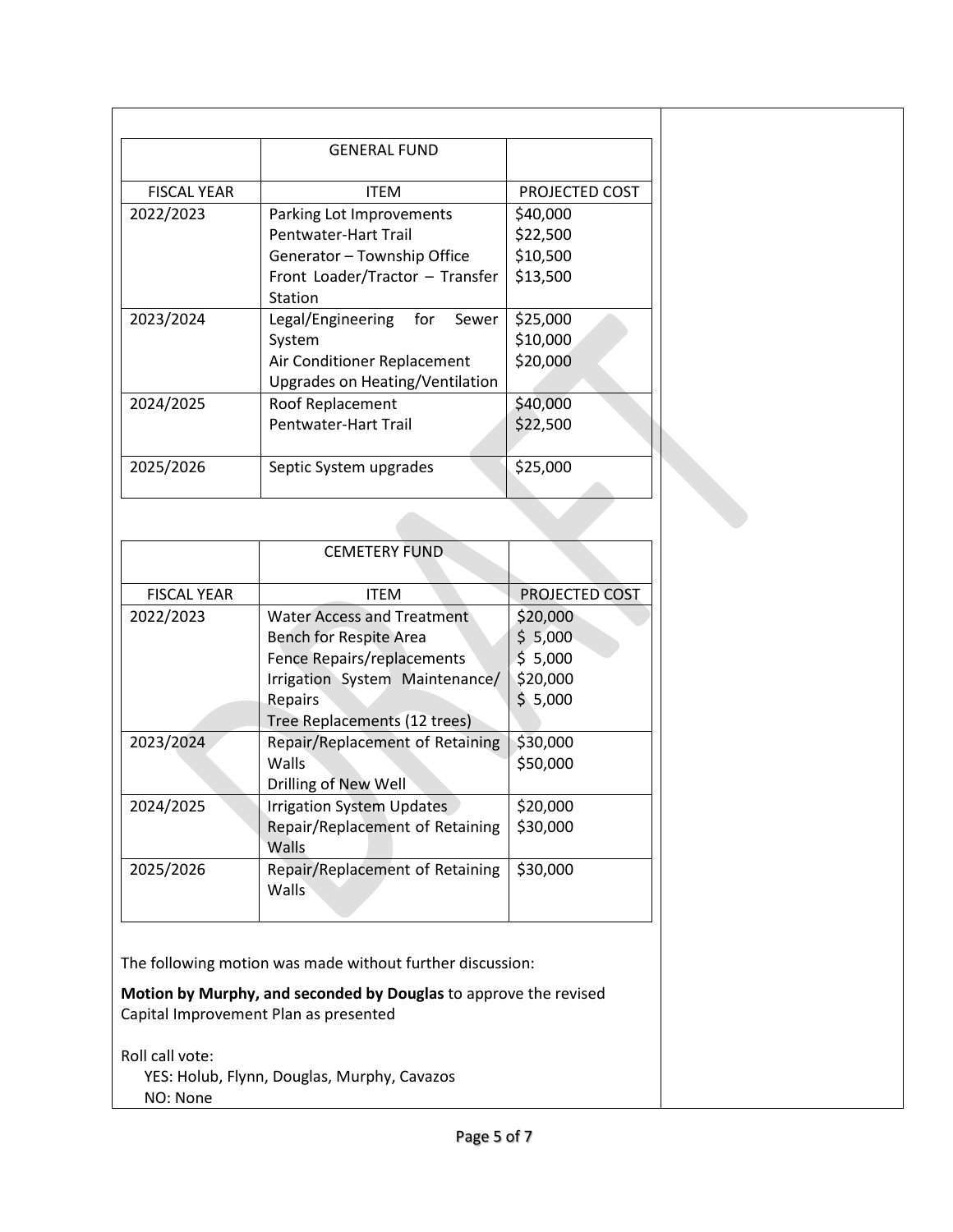| <b>Motion carries</b>                                                                                                                                                                                                                                                                                                                                                                                                                                                                       |                                                                                      |
|---------------------------------------------------------------------------------------------------------------------------------------------------------------------------------------------------------------------------------------------------------------------------------------------------------------------------------------------------------------------------------------------------------------------------------------------------------------------------------------------|--------------------------------------------------------------------------------------|
| This proposed resolution is intended to keep currently budgeted funds for<br>the project clearly set aside for disbursement that likely will not occur<br>during the current fiscal year.                                                                                                                                                                                                                                                                                                   | <b>NEW BUSINESS c)</b><br>Resolution 2022-13: Motion<br>to transfer budgeted funds   |
| Motion by Douglas, and seconded by Cavazos to approve RESOLUTION<br>2022-13: RESOLUTION TO TRANSFER 2022-2023 BUDGETED FUNDS FOR THE<br>HART-PENTWATER NON-MOTORIZED TRAIL INTO A SEPARATE SAVINGS<br>ACCOUNT AND ALLOCATED FOR FUTURE USE                                                                                                                                                                                                                                                  | for the Hart-Pentwater Trail<br>into a separate savings<br>account                   |
| Roll call vote:<br>YES: Holub, Flynn, Murphy, Cavazos<br>NO: Douglas<br><b>Motion carries</b>                                                                                                                                                                                                                                                                                                                                                                                               |                                                                                      |
| Discussion ensued regarding which level of membership package would be<br>most beneficial and cost effective for the upcoming year. Clerk Murphy<br>presented cost savings for various training and other benefit opportunities<br>and weighed these savings against estimated (invoice for next period not<br>yet received) cost for various membership levels. Because the actual<br>membership costs are not yet known, pending invoice, a decision was made<br>to table the discussion. | <b>NEW BUSINESS d)</b><br><b>Michigan Township</b><br><b>Association Annual Dues</b> |
| Motion by Murphy, and seconded by Flynn to table approval of next year's<br>MTA membership dues.                                                                                                                                                                                                                                                                                                                                                                                            |                                                                                      |
| Roll call vote:<br>YES: Douglas, Holub, Murphy, Flynn, Cavazos<br>NO: None<br><b>Motion carries</b>                                                                                                                                                                                                                                                                                                                                                                                         |                                                                                      |
| Ron Christians indicated support for the new jail millage proposal; stated<br>that he will meet with new administrator Tracy Byard tomorrow; noted<br>that there will be a meeting to discuss Marshville Dam removal at Benonia<br>Township Hall, 7:00PM June 16                                                                                                                                                                                                                            | <b>PUBLIC COMMENTS</b>                                                               |
| Amy LaBarg thanks The Board for early initiatives it is taking regarding a<br>long term solution to channel dredging. She believes the Pentwater Lake<br>Improvement Board (PLIB) is the best path forward and asks the township<br>to continue to pursue [Author note: Supervisor Cavazos advises that the<br>PLIB has responsibility to take action, after which they must come to the<br>Township for review and approval.                                                               |                                                                                      |
| Chris Conroy indicated disappointment at FOIA request denial regarding<br>Mika Meyer legal opinion pertaining to the Township's ability to disburse<br>funds for channel dredging.                                                                                                                                                                                                                                                                                                          |                                                                                      |
| Claudia Ressel-Hodan gave a verbal timeline for Pentwater-Hart Trail<br>development. She also encouraged participation at an August 24h Road<br>Commission meeting where a request that they serve as fiduciary for the<br>trail will be discussed                                                                                                                                                                                                                                          |                                                                                      |
| None                                                                                                                                                                                                                                                                                                                                                                                                                                                                                        | <b>OTHER ITEMS from</b>                                                              |